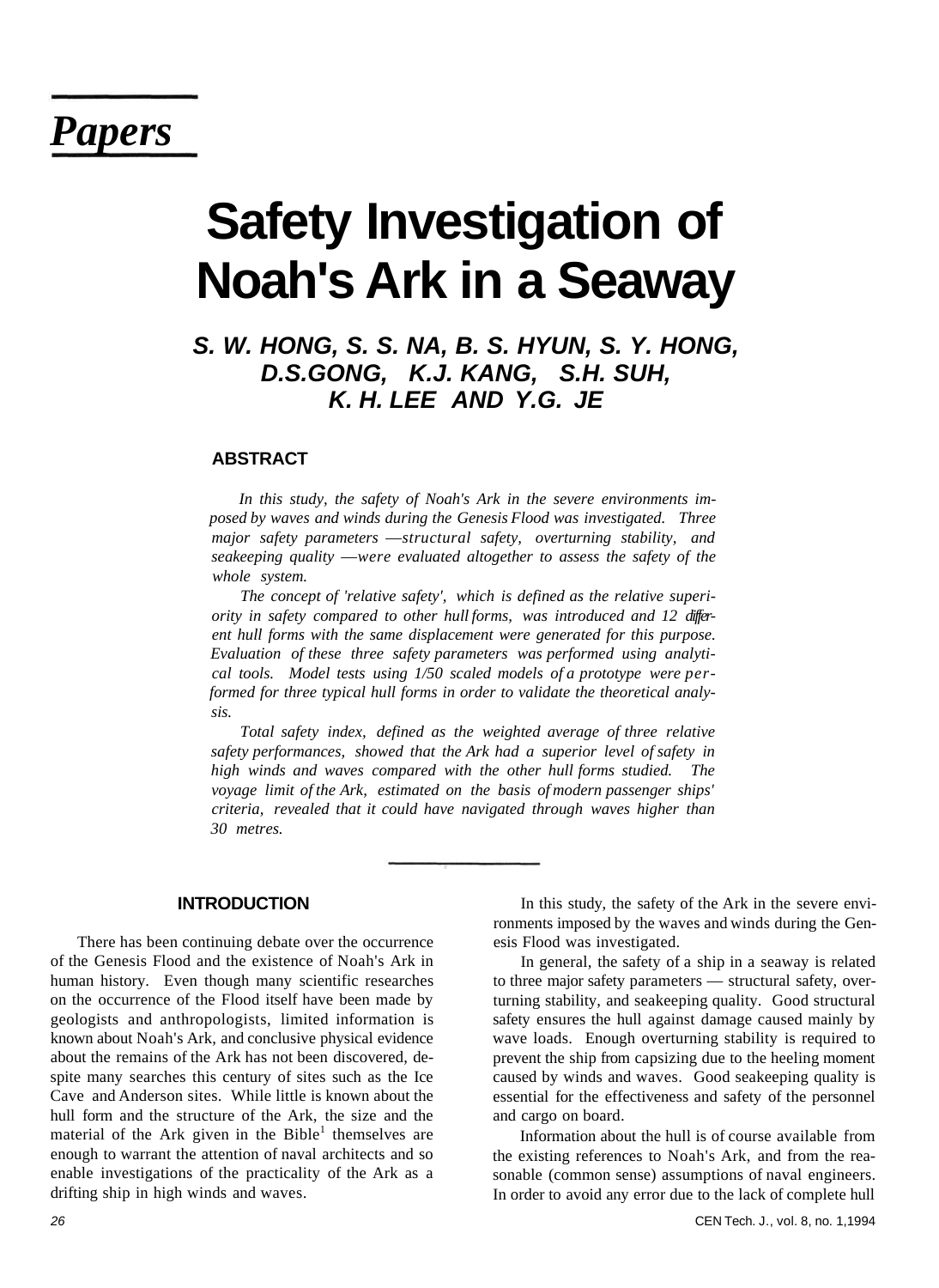information, we introduced the concept of 'relative safety', which was defined as the relative superiority in safety compared to other hull forms. For this purpose, 12 different hull forms with the same displacement were generated systemically by varying principal dimensions of the Ark. The concept of relative safety of a ship has been introduced by several researchers, such as Cornstock and Keane,<sup>2</sup> Hosoka *et al.*,<sup>3</sup> Bales<sup>4</sup> and Hong *et al.*,<sup>5</sup> to analyze the seakeeping quality. In this paper, we extend the relative safety concept for the seakeeping quality to the concept of total safety, including structural and overturning safety.

An index for structural safety was obtained by assessing the required thickness of the midship for each hull form to endure the vertical bending moment imposed by waves. An index for overturning stability was obtained by assessing the restoring moment of the ship up to the flooding angle. An index for seakeeping quality was obtained by assessing six degrees of freedom of ship motions and related accelerations due to wave motion. Finally the total safety index was defined as a weighted average of the three indices.

Ship motions and wave loads for the analysis were predicted by using a strip method developed by Salvesen, Tuck and Faltinsen.<sup>6</sup> Model tests using 1/50 scaled models of a prototype were performed for three typical hull forms in the Korea Research Institute of Ships and Engineering's (KRISO's) large towing tank, with a wave generating system in order to validate the theoretical analysis.

#### **HULL FORM AND ITS CHARACTERISTICS**

#### **Principal Dimension**

According to the Bible (Genesis 6:15), the length of the Ark was 300 cubits, the breadth of it was 50 cubits, and the height of it was 30 cubits. A cubit is known to be the distance between a man's elbow and finger-tip. To



**Figure** 1. View of the proposed hull form of the Ark.

decide the actual size of the Ark, a cubit had to be defined in terms of a modern unit. Scott<sup>7</sup> collected the existing data about cubits around the Middle East area, and we adopted the common cubit (1 cubit  $= 17.5$  inches) to approximate the size of the Ark. In modern units, the Ark was thus approximately 135m long, 22.5m wide and 13.5m high.

#### **Hull Form**

Little is known about the shape and the form of the Ark's hull. However, several explorers have each claimed that they have discovered the remains of the Ark at some sites on Mt Ararat.<sup>8</sup> Based on their arguments and references,<sup>9</sup> we estimated the form of the Ark's hull as that of a barge-type ship. In Figure 1, the shape of the Ark provided by KACR (Korea Association of Creation Research) is depicted, but it is slightly modified in the bilge radius, the dead rise, and the camber of the upper deck for the present investigation.

#### **Draft and Centre of Gravity**

The draft of a ship, that is, the height of submergence, determines the displaced volume of the ship and the cargo capacity. No special mention about the draft is found in the Bible, but Genesis 7:20 reads, *'The water prevailed 15 cubits higher, and the mountains were covered\*,* which implies that the draft could be assumed to have been half the depth of the Ark (30 cubits). With this assumed draft, the displaced tonnage of the Ark would have been

$$
\Delta = 1.025 \text{ LBd}
$$
  
= 1.025 \times 135m \times 22.5m \times \frac{13.5}{2} m  
= 21.016 \text{ tonnes}

where the density of the water displaced is taken to be that of sea water, namely, 1.025 (tonnes per cubic metre).

The centre of gravity was the most important parameter that determined the safety of the ship. The longitudinal centre of gravity was taken quite naturally to be located at the midship. The vertical centre of gravity *KG*  was determined by the way we distributed the cargo weight. Two possible loading distributions were considered. The first case assumed the cargo was loaded equally over three decks, and the second case assumed the cargo was loaded according to the ratio of 2:2:1 from the lowest deck upwards. The cargo weight was determined by subtracting the lightweight from the displaced tonnage. The lightweight, the weight of the bare hull, was estimated under the assumption that the longitudinal strength members took 70% of the deadweight, and the thickness of them all was 30cm. Assuming the specific gravity of the wood was 0.6 (tonnes per cubic metre) gave a lightweight (bare hull weight) estimate of about 4,000 tonnes, and the cargo weight then became 17,016 tonnes.

For each loading case, the vertical centre of gravity *KG* was estimated by calculating the mass centre. Thus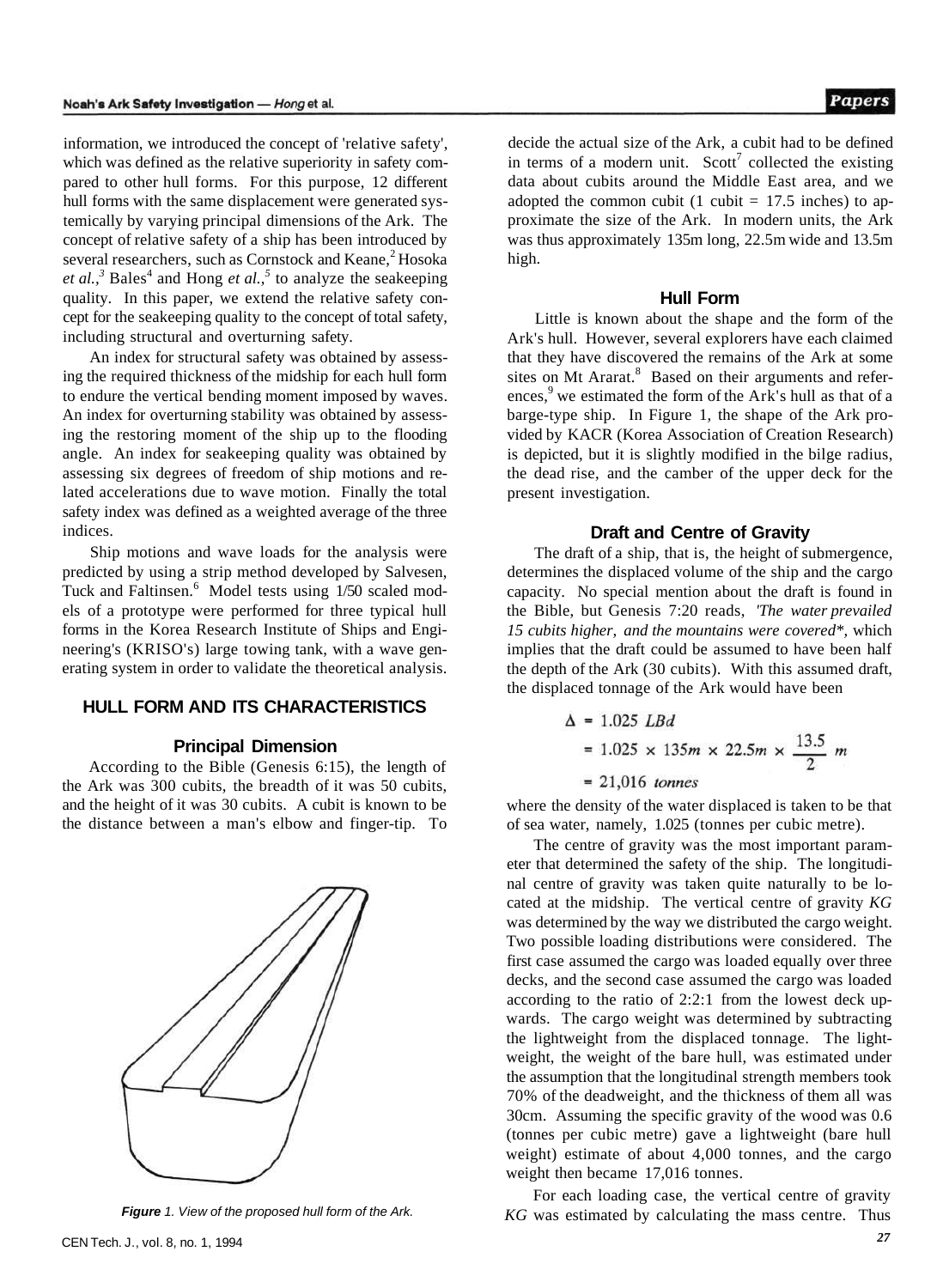we found that  $KG<sub>1</sub> = 4.93$  m for the first case, and  $KG<sub>2</sub> =$ 4.21 m for the second case. By assuming the actual loading condition was in between these two cases, *KG* was decided to have been

$$
KG = 4.5m
$$

$$
= \frac{D}{3}
$$

The mass moments of inertia played an important role in determining rotational motions. They were determined according to the weight distribution. Since there was no specific information about them, we adopted the widely used approximation for conventional ships.

#### **Comparative Hull Forms**

In order to apply the relative safety concept, 12 different hull forms of barge-type were generated by varying principal dimensions while keeping the displaced volume constant. Table 1 lists the principal dimensions of the comparative hull forms.

#### **SEAKEEPING PERFORMANCE**

#### **Evaluation Items and Conditions**

Behaviour of a ship in a seaway depends mainly on the wave height, wave direction and ship speed. The Ark was supposed to have drifted at a very low speed, implying the effect of speed was negligible.

To evaluate the seakeeping performance, the related items should be selected based on the type of ship. Since the Ark had a barge-type hull form and the speed was nearly zero, the following seakeeping items were investigated: (1) heave,

- 
- (3) roll,
- (4) vertical acceleration at FP (Forward Perpendicular, defined as the foremost location of the loading waterline near the bow), *aVFP,*
- (5) deckwetting frequency at FP,  $N_w$ ,
- (6) slamming frequency at ST 3/20 (Station Number, defined as the normalized distance FP by ship length;

| Ship No.       | Length $(L)$      | Beam $(B)$        | Depth (D)           |  |
|----------------|-------------------|-------------------|---------------------|--|
| O(ARK)         | $L_{0} = 135m$    | $B_{e} = 22.5$ m  | $D_{\rm e}$ = 13.5m |  |
| 1              | $L_{\circ}$       | B/1.5             | 1.5D <sub>o</sub>   |  |
| 2              | $L_{\circ}$       | B/1.2             | 1.2D <sub>e</sub>   |  |
| 3              | $L_{\rm _o}$      | 1.2B <sub>o</sub> | D/1.5               |  |
| 4              | $L_{\rm o}$       | 1.5B <sub>o</sub> | D/1.2               |  |
| 5              | L/1.5             | $B_{\rm _o}$      | 1.5D <sub>o</sub>   |  |
| 6              | L/1.2             | $B_{\rm _o}$      | 1.2D <sub>o</sub>   |  |
| $\overline{7}$ | 1.2L <sub>o</sub> | $B_{\circ}$       | D/1.2               |  |
| 8              | 1.5L <sub>e</sub> | $B_{\rm _o}$      | D/1.5               |  |
| 9              | L/1.5             | 1.5B <sub>o</sub> | $D_{_{o}}$          |  |
| 10             | L/1.2             | 1.2B <sub>o</sub> | $D_{_o}\,$          |  |
| 11             | 1.2L <sub>o</sub> | B/1.2             | $D_{_o}$            |  |
| 12             | 1.5L <sub>o</sub> | B/1.5             | $D_{_{o}}$          |  |

**Table 1.** Principal dimensions of comparative hull forms.

<sup>(2)</sup> pitch,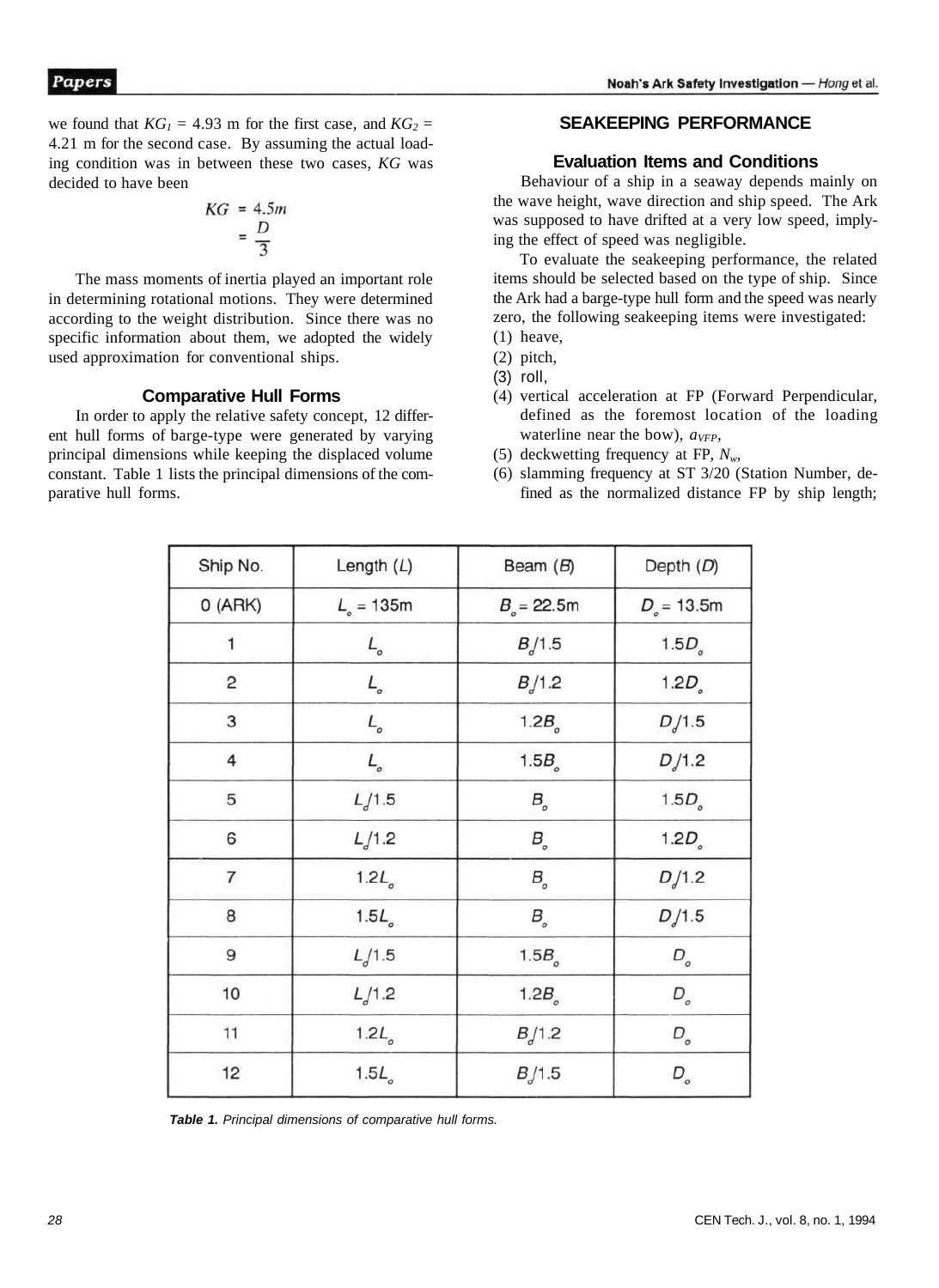here the location is 3/20 of the ship length away from

(7) vertical acceleration at the bridge,  $a_{VBR'}$  and

(8) lateral acceleration at the bridge, *aHBR.* 

Here, the bridge was assumed to be located at midship and D/4 above the waterline.

#### **Method of Evaluation**

A widely used strip method $10$  for ship motion analysis in regular waves was applied to evaluate the seakeeping items. The response in an irregular seaway was estimated by linearly superposing the regular wave response under the assumption that the wave and ship response follow Rayleigh's distribution.

When a ship advances with constant speed and constant heading angle in regular waves, the ship motion can be estimated in the form of the response amplitude operator  $R_x(w)$  by a strip method which assumes small amplitude motion. Ship response in irregular waves for a given sea state is predicted by linearly superposing the regular wave response. The ship response energy spectrum in irregular waves  $S_{xx}(w)$  is estimated by

$$
S_{\infty}(\omega) = [R_{\infty}(\omega)]^2 S(\omega) \tag{1}
$$

where  $S(w)$  is the wave energy spectrum.

By integrating  $S_{xx}(w)$  for all frequency components, we obtain the rms (root mean square) ship response in irregular waves.

In order to estimate the frequency of deckwetting and slamming, relative vertical motions at FP and at ST 3/20 need to be calculated from heave, pitch and roll responses as

$$
X_R = X_3 + y X_4 - x X_5 - \varsigma \tag{2}
$$

Here *x, y* are the longitudinal and transverse coordinates and  $X_3$ ,  $X_4$ ,  $X_5$  are the heave, roll and pitch displacements respectively. Following Ochi's<sup>11</sup> formula the number of deckwettings per hour  $N_w$ , and that of the slammings per hour  $N_s$  are given as

$$
N_s = 3600/T_{r2} \exp\left(-\frac{d^2}{2m_{or}} - \frac{V_{cr}^2}{2m_{or}}\right) \tag{3}
$$

$$
N_{\omega} = 3600/T_{r2} \exp\left(-F^2/2m_{or}\right) \tag{4}
$$

where  $T_{rz}$  is the zero-upcrossing period of relative vertical motion, *F* is the effective free-board at the deck, *d* is the effective draft, *mor* is the area of spectrum of relative vertical motion, *morv* is the area of spectrum of relative vertical velocity, and *Vcr* is the threshold velocity for slamming.

Responses for vertical and lateral accelerations  $(a<sub>v</sub>, a<sub>v</sub>)$  $a_H$ ) are calculated from the heave, roll, pitch and yaw responses, such that

$$
a_{y} = X_{3} + y X_{4} - x X_{5} \tag{5}
$$

$$
a_{\mu} = X_2 + x X_6 - z X_4 \tag{6}
$$

On the other hand, model tests were performed to confirm the reliability of the analytical calculation of the behaviour of ships in waves for three typical hull forms (#0, #10 and #12). Good agreement was obtained for all motions except roll motion, which usually showed strong nonlinear behaviour due to viscous damping. This discrepancy in roll motion would not have created serious problems, since in this research we put stress on the relative safety concept.

#### **Seakeeping Safety Index**

The calculated ship responses in irregular seaways were arranged for each sea state (that is, wave height). For each evaluated item, a safety index was defined, such that it was 0 for the safest case and 1 for the most dangerous case, that is,

$$
SX_i^j = (X^j - X_{\min}^j) / (X_{\max}^j - X_{\min}^j)
$$
 (7)

where  $SX_i^j$  was the safety index for *j*th item of ship *i*. This safety index depended on the wave directions, as well as on the wave heights. Since the waves came from all directions with the same probability, we defined another safety index  $S_i^j$ , which was given by taking the average of the safety indices for each wave direction.

The total seakeeping safety index was defined then as the weighted average of eight safety indices as

$$
S_i(wave) = \sum_{j=1}^{8} W_j S_i^j
$$
 (8)

where *W.* were the weighting factors for each item. In this case, we took  $W_j$  as 1/8, meaning that no weighting was considered.

In Table 2, the total seakeeping safety indices, together with each item's index, are listed for the sea state with a wave height of 11 metres.

#### **STRUCTURAL SAFETY**

#### **General**

Since little information on the internal structures of the Ark are known, we made the following estimation from the viewpoint of modern shipbuilding technology, although we assume that the Ark was in fact built using relatively ancient technology.

At that time, trees might have grown taller than 10 metres, and their diameters may have been larger than 1 metre as a result of the presumed more favourable natural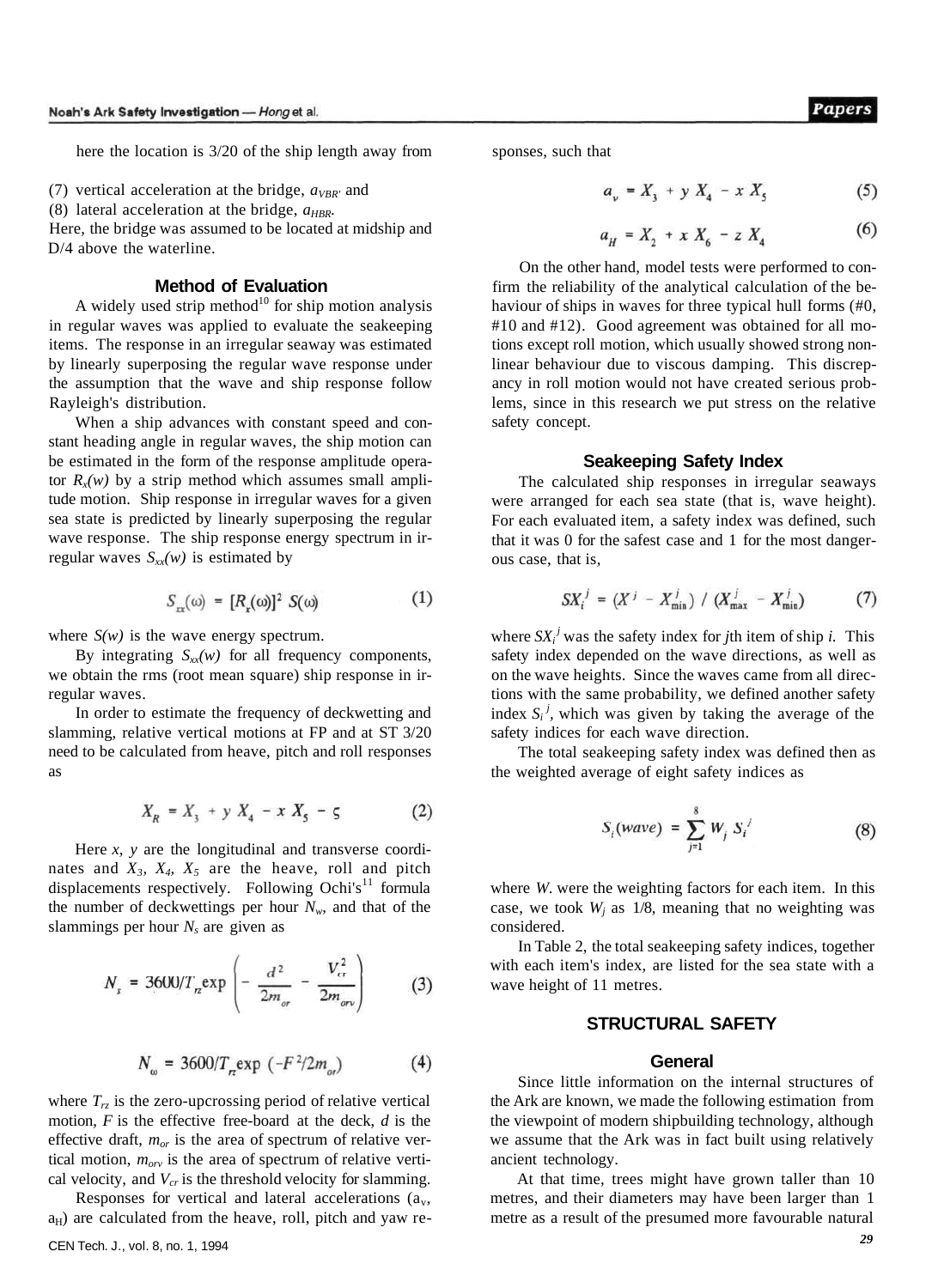| Ship No.       | $S(x)$ (wave) | Heave | Roll | Pitch | $a_{\rm VFP}$ | $a_{\rm \scriptscriptstyle VBR}$ | $a_{\scriptscriptstyle \rm HBR}$ | $N_{\scriptscriptstyle \omega}$ | $M_{\rm VBM}$ |
|----------------|---------------|-------|------|-------|---------------|----------------------------------|----------------------------------|---------------------------------|---------------|
| 0              | 0.36          | 0.49  | 0.68 | 0.45  | 0.38          | 0.01                             | 0.42                             | 0.33                            | 0.10          |
| 1              | 0.41          | 0.69  | 0.00 | 0.87  | 1.00          | 0.01                             | 0.21                             | 0.48                            | 0.04          |
| $\overline{c}$ | 0.47          | 0.55  | 0.91 | 0.58  | 0.58          | 0.00                             | 0.47                             | 0.57                            | 0.06          |
| 3              | 0.31          | 0.44  | 0.60 | 0.36  | 0.22          | 0.02                             | 0.47                             | 0.24                            | 0.14          |
| 4              | 0.24          | 0.38  | 0.37 | 0.26  | 0.07          | 0.06                             | 0.26                             | 0.31                            | 0.24          |
| 5              | 0.66          | 1.00  | 1.00 | 1.00  | 0.55          | 0.00                             | 0.75                             | 1.00                            | 0.00          |
| 6              | 0.55          | 0.72  | 0.95 | 0.72  | 0.54          | 0.00                             | 0.74                             | 0.68                            | 0.03          |
| $\overline{7}$ | 0.23          | 0.27  | 0.42 | 0.22  | 0.18          | 0.07                             | 0.18                             | 0.20                            | 0.29          |
| 8              | 0.35          | 0.00  | 0.38 | 0.00  | 0.00          | 1.00                             | 0.25                             | 0.13                            | 1.00          |
| 9              | 0.45          | 0.67  | 0.81 | 0.56  | 0.11          | 0.00                             | 1.00                             | 0.45                            | 0.01          |
| 10             | 0.45          | 0.63  | 0.79 | 0.55  | 0.32          | 0.00                             | 0.78                             | 0.49                            | 0.04          |
| 11             | 0.30          | 0.30  | 0.77 | 0.29  | 0.31          | 0.02                             | 0.32                             | 0.21                            | 0.20          |
| 12             | 0.16          | 0.05  | 0.39 | 0.07  | 0.19          | 0.09                             | 0.00                             | 0.00                            | 0.45          |

*Table 2. Seakeeping safety indices for a wave height H 1/3=11 metres (safest = 0, least safe = 1). See text for definitions of indices. S. (wave) is the total seakeeping safety index.* 

environment. A tree then could have weighed about 5 tonnes. About 800 trees might thus have been required to build the Ark, if the wood weight of the Ark were about 4,000 tonnes.

The Ark may have been constructed by joint structures of frames and plates. The frame structure of thick beams (50cm x 50cm) could have been installed in longitudinal, transverse and diagonal directions, and connected to each other at each end. The plate structure may have been attached to the frame structure to make the shell, deck and compartments using thick boards (30cm).

Taking into account these suggested details, structural designs only for the longitudinal members were carried out using the method of wave load analysis. Also, the suggested construction method was visualized with the aid of the pre-processor portion of the ANSYS computer programme, while the structural analysis of the Ark was carried out with the main ANSYS programme. Finally, the structural safety index of the Ark was obtained by comparing the required wood volume for the 13 hull forms.

#### **The Structural Design of Longitudinal Members**

The longitudinal members are usually designed in accordance with the classification rules (of the IACS) or by the wave load analysis method, which we have adopted in this paper. The thickness of the longitudinal members was thus calculated in accordance with the hull section modulus, which can be obtained as follows:

$$
Z_a = \frac{M_s + M_w}{\sigma_a} \tag{9}
$$

where  $Z_a$  is the hull sectional modulus,  $M_w$  is the wave bending moment, and  $\sigma_a$  is the allowable stress.

#### **The Structural Analysis of the Ark**

The suggested construction method was visualized by using the ANSYS pre-processor (PREP7). The basic construction of the Ark was by use of frame and plate structures (see Figure 2). The frame structure was made longi-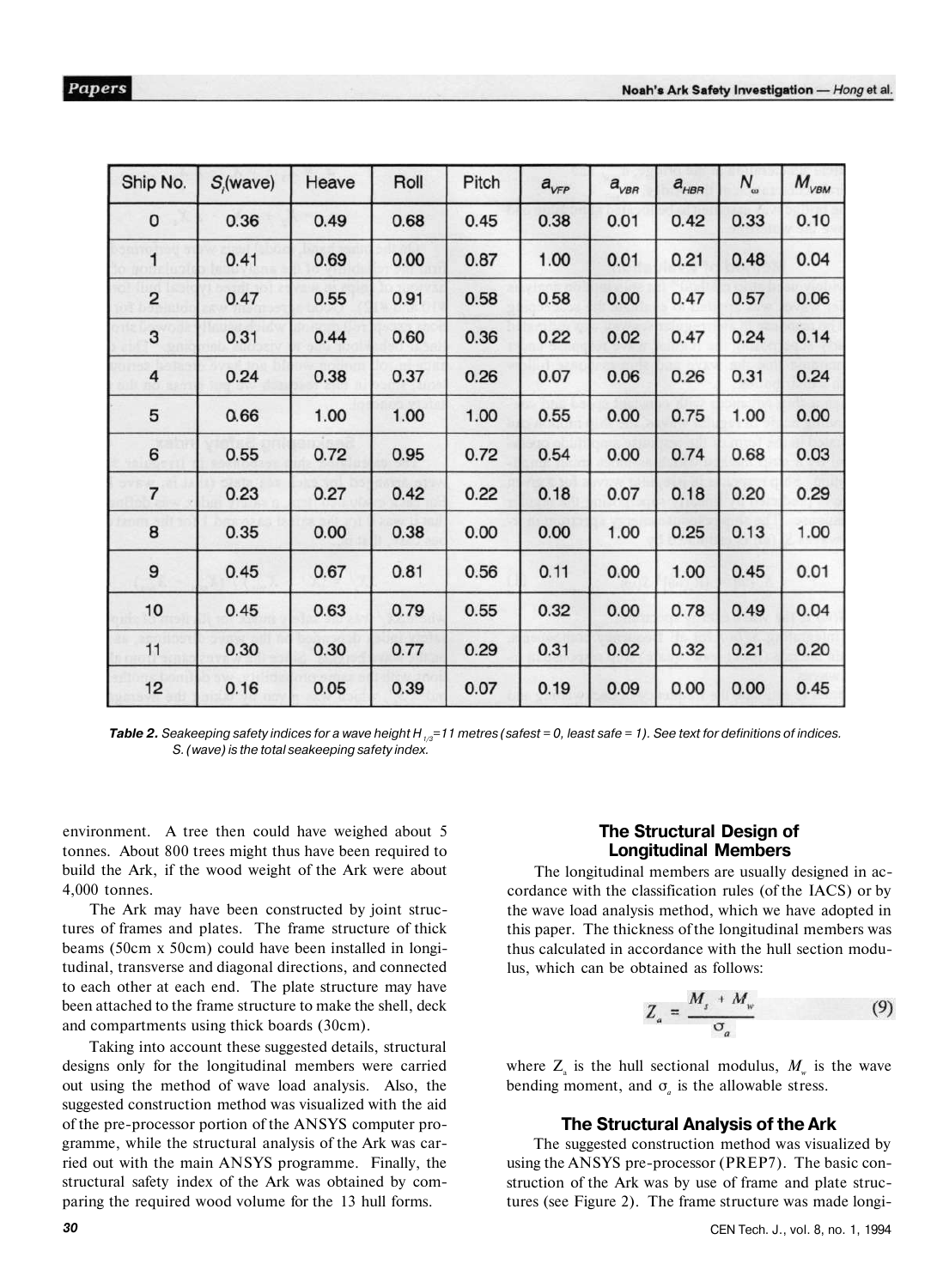

**Figure** 2. The frame and plate structure of the Ark.



**Figure** 3. The distribution of the equivalent stress of the Ark.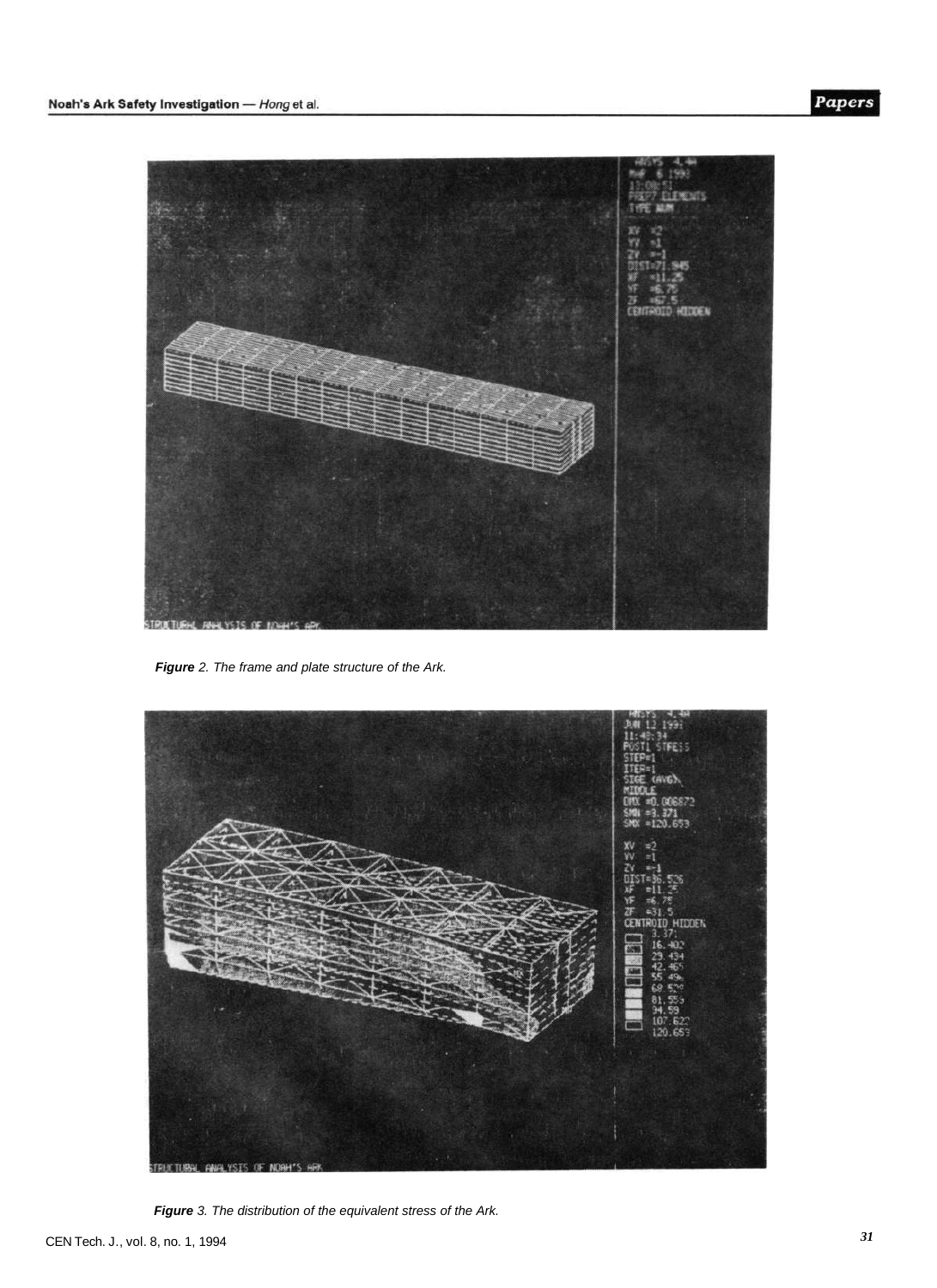

**Figure 4.** Comparison of the structural safety indices for a wave height  $H = 11$  metres (safest = 0, least safe = 1).

tudinal, the transverse and diagonal directions being fixed to each other. The plate structure was then attached to the frame structure.

The structural analysis of the Ark was carried out by using the ANSYS solver for the suggested structure. The frame structure was modelled to the truss elements and the plate structure was modelled to the membrane elements. The static load, the dynamic wave load and the cargo load were considered as the loading conditions.

The distribution of the equivalent stress obtained by the stress analysis is shown in Figure 3. Because the maximum stress was smaller than the allowable stress, the Ark could be said to have had safe structural performance.

#### **Structural Safety Index**

The structural safety indices of the Ark were obtained by comparing the required wood volumes for the various hull forms. The structural safety index (SSI) was defined by normalizing the required wood volume, using the maximum and the minimum required wood volumes as follows:

$$
SSI = \frac{V - V_{\min}}{V_{\max} - V_{\min}} \tag{10}
$$

where *V* is the required wood volume for each hull form.

The structural indices for the severe condition (11 metre wave height and 180 entrance angle) are shown in Figure 4, which indicates that the structural safety indices were most sensitive to the variation of ship length and ship depth. The Ark's index (OR) was small, so that it had high structural safety.

#### **OVERTURNING STABILITY**

#### **Restoring Arm**

Overturning stability of a ship is determined by the ability of restoring it to its upright position against inclining moment induced by winds, waves and currents. Restoring moment occurs by the action of buoyancy. When a ship heels, the center of buoyancy *B* moves away from the centre-plane, and hence it creates restoring moment around the centre of gravity *G.* 

The magnitude of this restoring moment is dependent on *GZ,* which is called the restoring arm. *GZ* is a function of the heel angle  $\varphi$ , as well as ship geometry. This curve is called the curve of restoring arm, which determines the overall overturning stability.

Since all hull forms in this study had a rectangular cross section, the *GZ* curve could be determined analytically by examining the movement of *B* as a function of the heel angle φ as follows: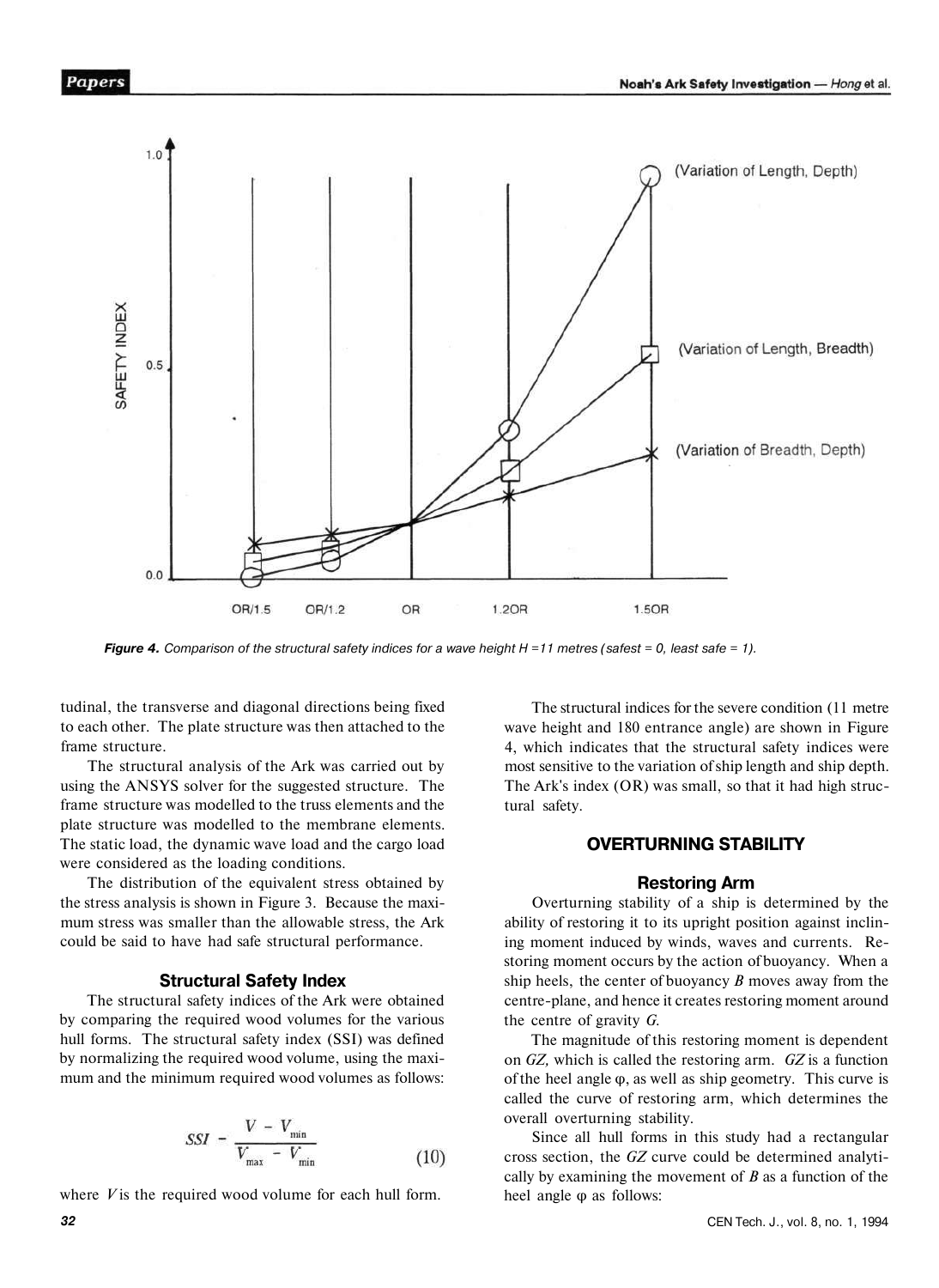| Ship No. | $\phi_{\text{lim}}$ (degree) | $A_{R}$ (m•rad) | Safety Index |  |
|----------|------------------------------|-----------------|--------------|--|
| 0        | 31.0                         | 0.805           | 0.247        |  |
| 1        | 53.5                         | 0.321           | 1.000        |  |
| 2        | 40.8                         | 0.694           | 0.420        |  |
| 3        | 22.6                         | 0.794           | 0.264        |  |
| 4        | 14.9                         | 0.412           | 0.412        |  |
| 5        | 42.0                         | 0.222           | 0.222        |  |
| 6        | 35.8                         | 0.193           | 0.193        |  |
| 7        | 26.6                         | 0.739           | 0.350        |  |
| 8        | 21.8                         | 0.643           | 0.499        |  |
| 9        | 21.8                         | 0.964           | 0.000        |  |
| 10       | 26.6                         | 0.887           | 0.120        |  |
| 11       | 35.8                         | 0.409           | 0.409        |  |
| 12       | 42.0                         | 0.649<br>0.649  |              |  |

*Table 3. Results of overturning stability calculations (safest = 0, least safe* = *1). See text for definitions of indices.* 

$$
GZ = OB \cos \phi + OG \sin \phi - (d_0 - KB) \sin \phi
$$
 (11)

$$
OB = \frac{\frac{1}{2} B_0^2 \tan \phi \left(\frac{2}{3} B_0 - \frac{B_0}{2}\right)}{B_0 d_o}
$$
 (12)

$$
OG = d_0 - KG \tag{13}
$$

$$
KB = \frac{\frac{1}{2} (d_0 - \frac{B_0}{2} \tan \phi)^2 B_0}{B_0 d_0}
$$
 (14)

$$
\frac{B_0^3}{6} \tan^2 \phi \left( d_0 - \frac{B_0}{2} \tan \phi \right)
$$
  

$$
B_0 d_0
$$

Here *KB* is the height of *B*,  $d<sub>o</sub>$  is the draft, and  $B<sub>o</sub>$  is the beam.

#### **Overturning Stability Index**

The relative safety in overturning moment can be determined by comparing the ability of absorbing overturning energy, which is defined by the area under the restoring arm curve, from zero heel angle to its limiting angle over which flooding occurs into the vessel. In this research, we defined the limiting heel angle  $\varphi_{\text{lim}}$  as the heeling angle when the corner of the roof was flooded.

In Table 3, the limiting heel angle, the area up to the limiting heel angle  $A_{R}$ , and the overturning stability index defined from  $A<sub>R</sub>$  are given for 13 hull forms.

In the ship classification rules, a ship should satisfy two kinds of stability criteria: *GM* for small heel angle, and dynamic stability. We applied the ABS (American Bureau of Shipping)'s rule to all 13 hull forms. The results showed that all hull forms except hull #1 sufficiently satisfied all the requirements. It should be especially noted that the Ark was 13 times more stable than the standard for safety required by the ABS rule.

 $\overline{1}$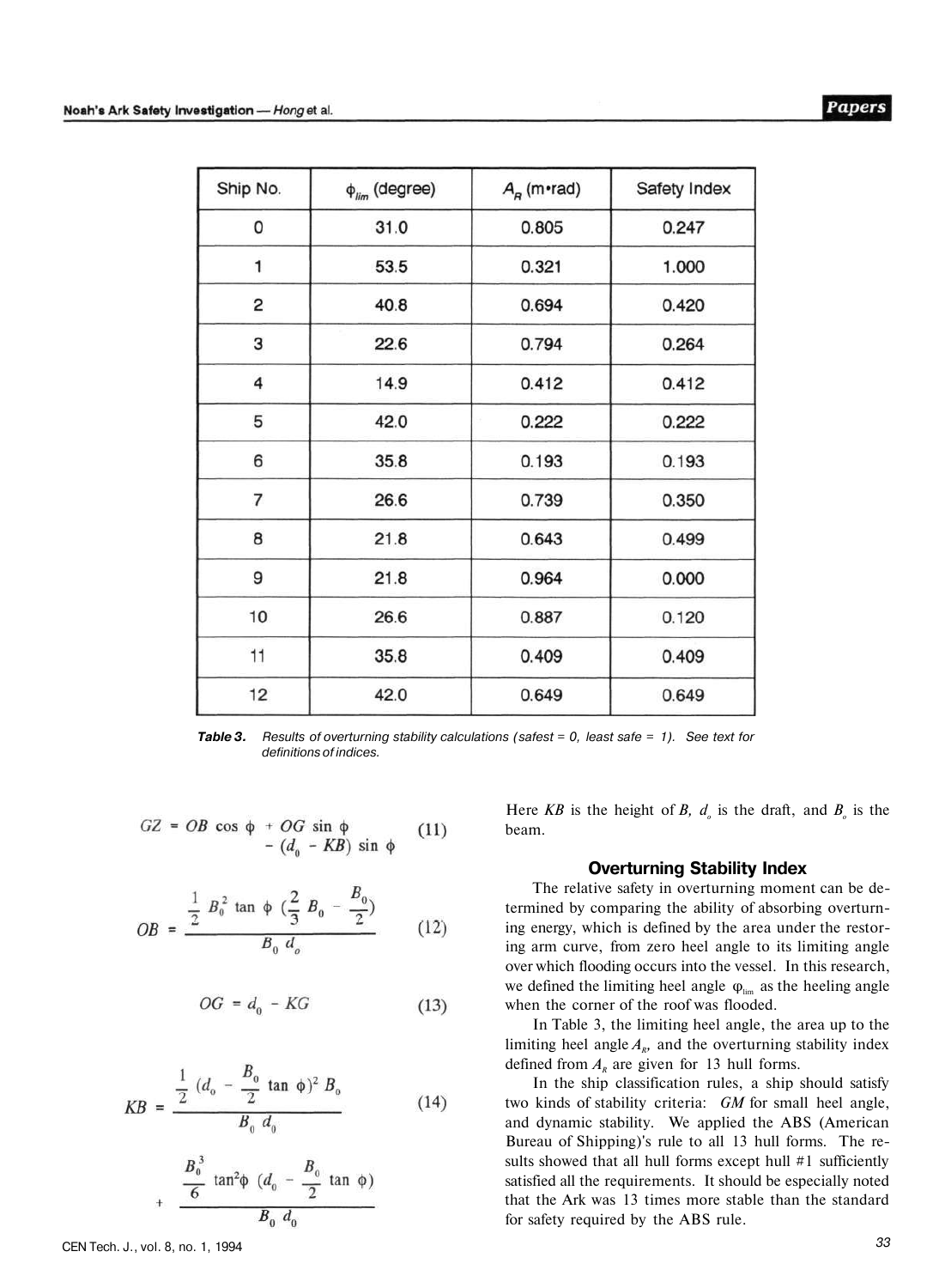





**Figure 7.** Voyage limit based on structure safety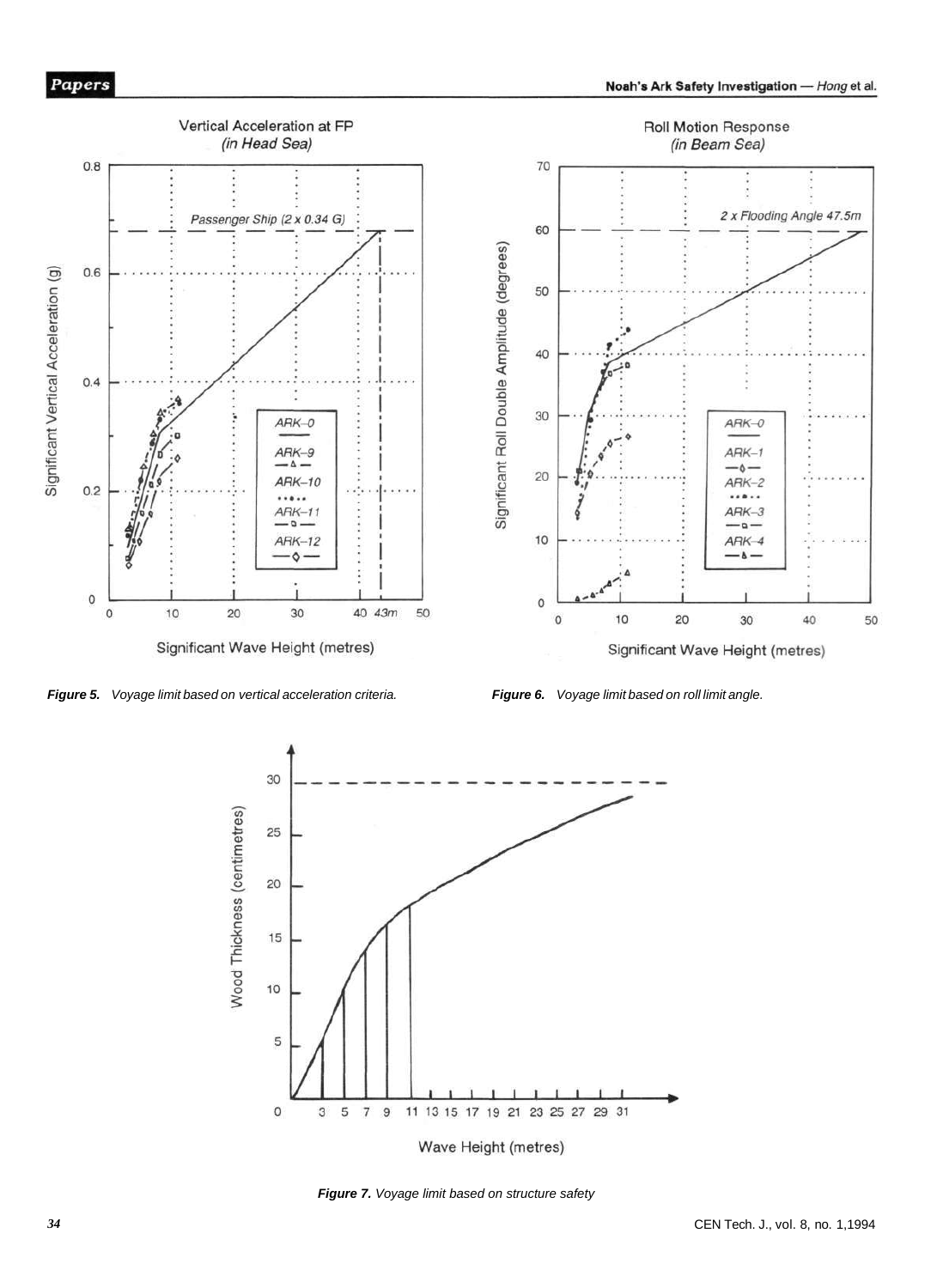

**Figure 8.** Total safety index Case 1.



**Figure 9.** Total safety index Case 2,